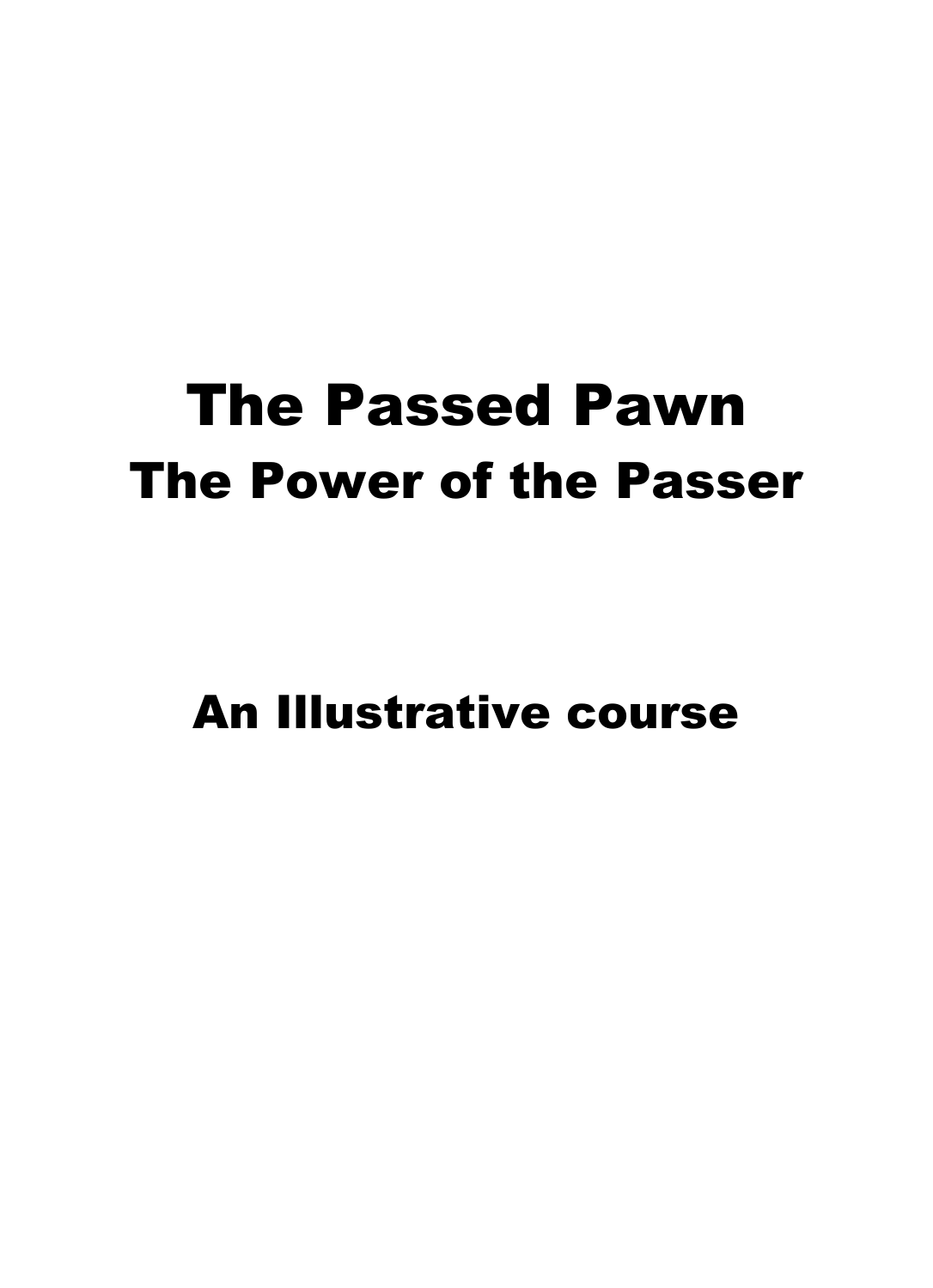First edition 2022 by Thinkers Publishing Copyright © 2022 Efstratios Grivas

All rights reserved. No part of this publication may be reproduced, stored in a retrieval system or transmitted in any form or by any means, electronic, mechanical, photocopying, recording or otherwise, without the prior written permission from the publisher.

All sales or enquiries should be directed to Thinkers Publishing, 9850 Landegem, Belgium.

Email: info@thinkerspublishing.com Website: www.thinkerspublishing.com

**Editorial Director:** Adrien Demuth

**Assistant Editor:** Daniël Vanheirzeele

**Proofreading:** Bernard Carpinter

**Software:** Hub van de Laar

**Cover Design:** Iwan Kerkhof

**Graphic Artist:** Philippe Tonnard

**Production:** BESTinGraphics

**ISBN: 9789464201505** D/2022/13732/22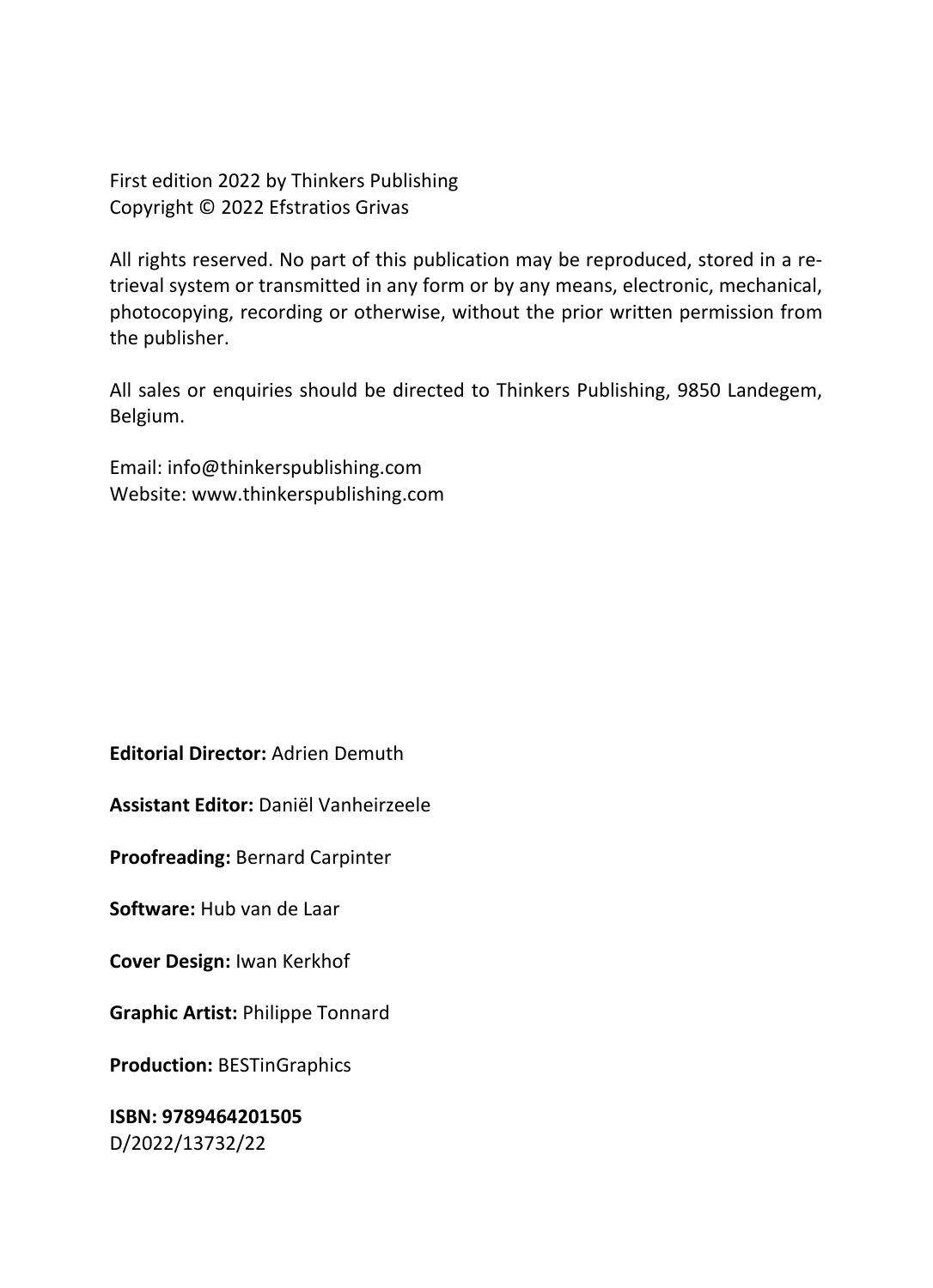## The Passed Pawn The Power of the Passer

## An Illustrative Course

## Efstratios Grivas

# Thinkers Publishing 2022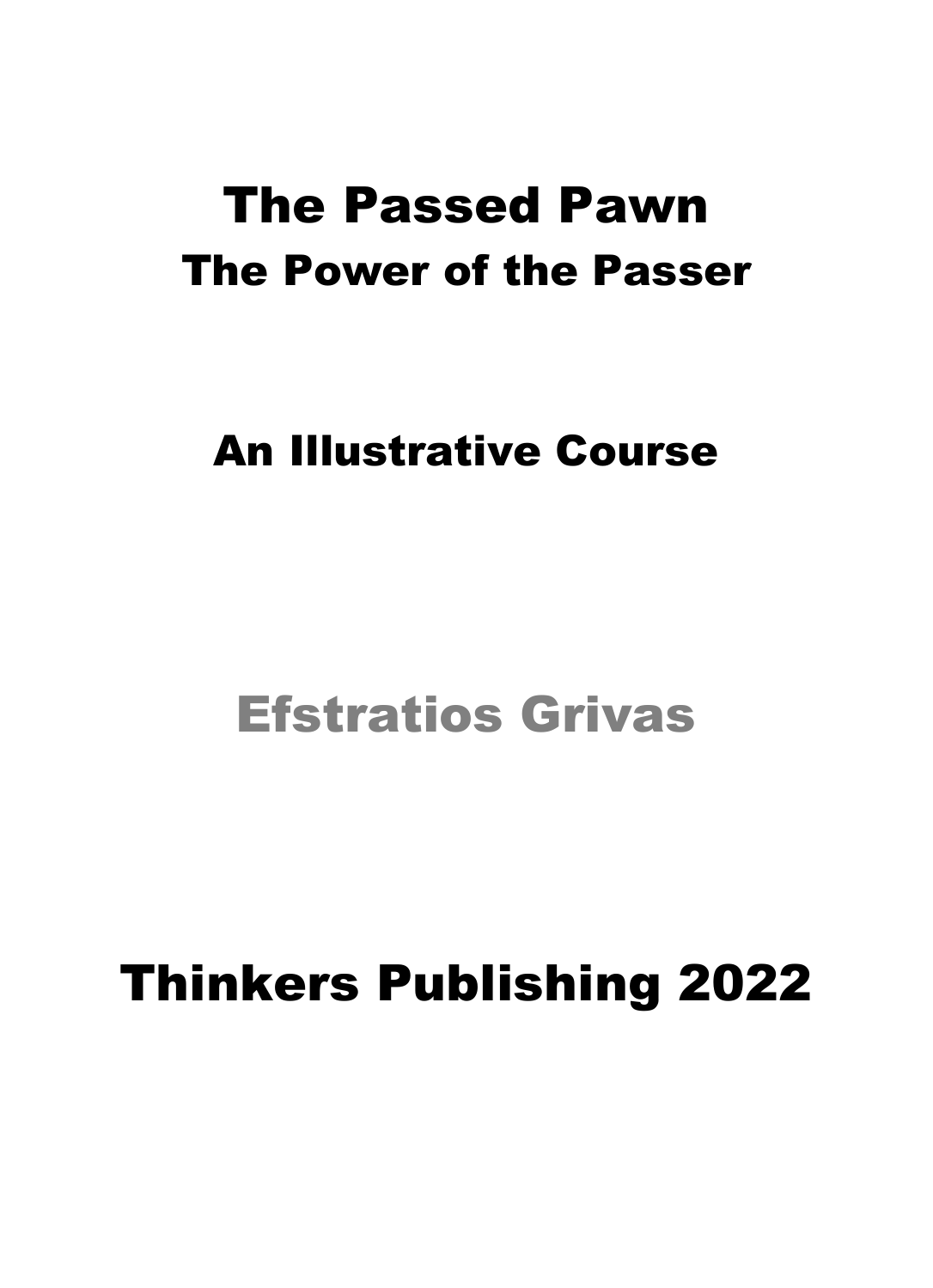## **Key to Symbols**

- ! a good move
- ? a weak move
- !! an excellent move
- ?? a blunder
- !? an interesting move
- ?! a dubious move
- □ only move
- N novelty
- $\mathbb{C}$  lead in development
- ⨀ zugzwang
- = equality
- ∞ unclear position
- $\bar{z}$  with compensation for the sacrificed material
- $\pm$  White stands slightly better<br>  $\overline{\mp}$  Black stands slightly better
- Black stands slightly better
- $\pm$  White has a serious advantage<br> $\mp$  Black has a serious advantage
- Black has a serious advantage
- $+-$  White has a decisive advantage
- $-+$  Black has a decisive advantage
- $\rightarrow$  with an attack
- ↑ with initiative
- $\leq$  with counterplay
- ∆ with the idea of
- $\sim$  better is
- ≤ worse is
- + check
- # Mate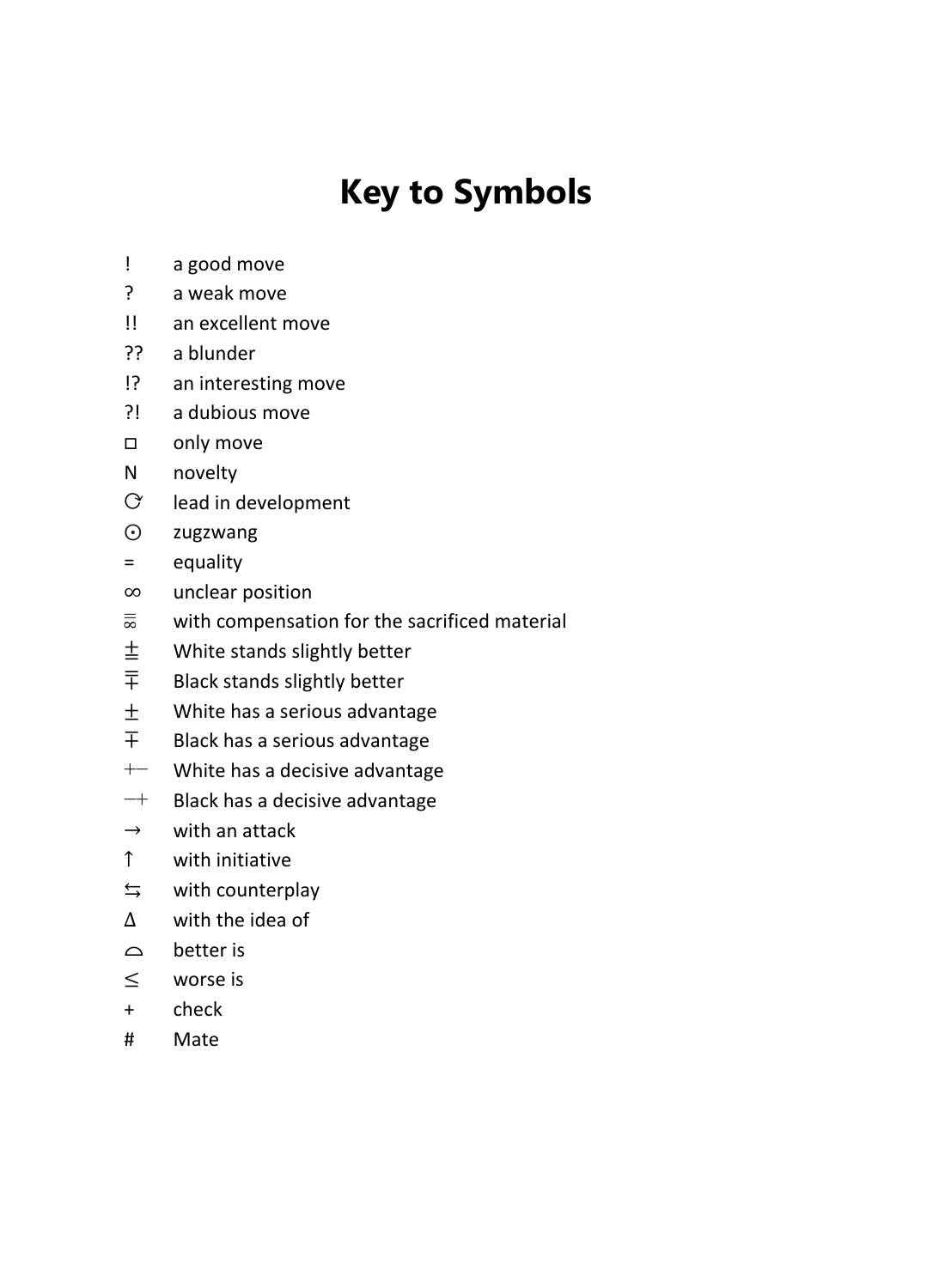I am dedicating this book to my best ever friend FM Antonios Vragoteris (1964-2021), who passed away the summer of 2021. This is the first book I wrote, after his death…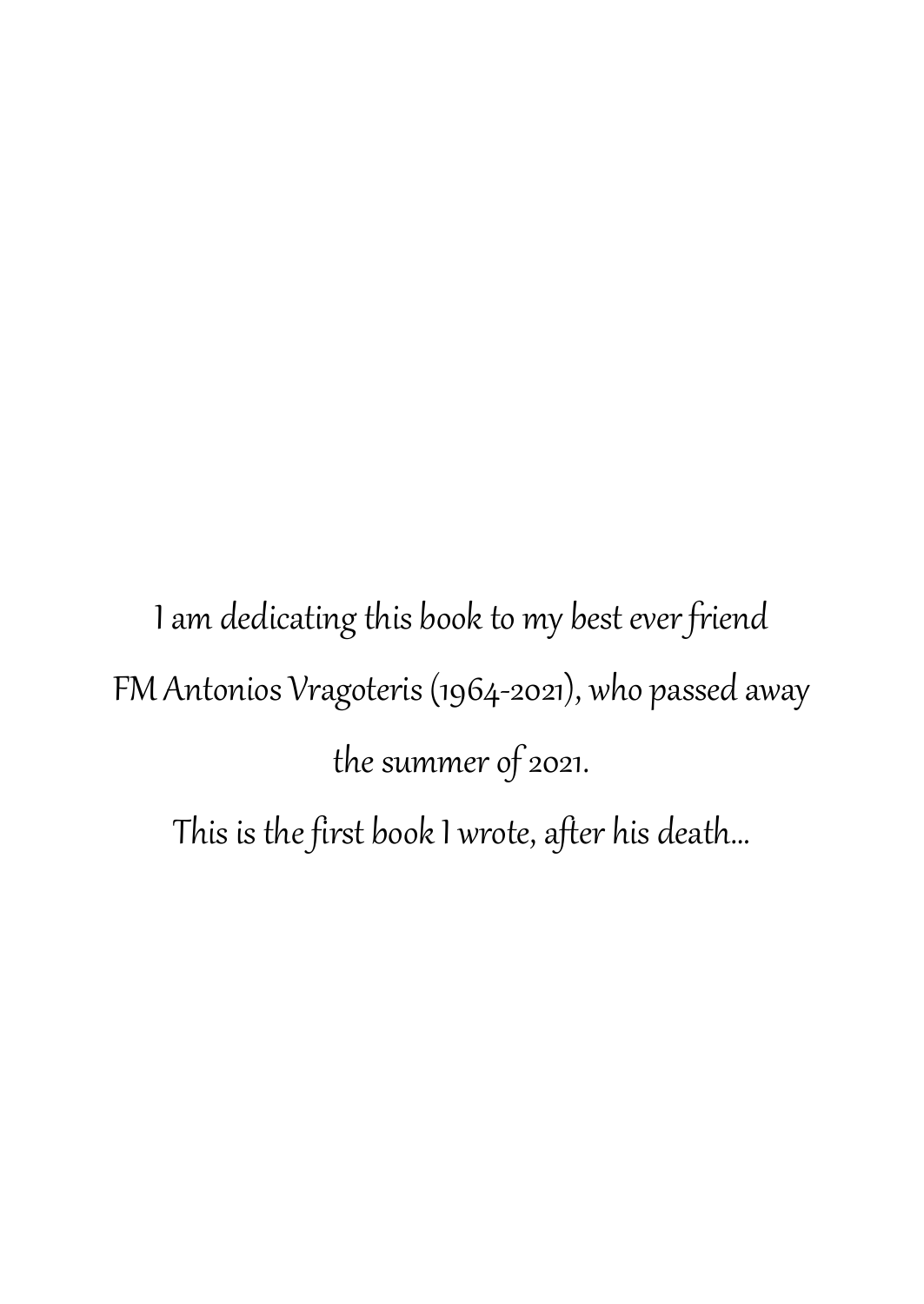## **Table of Contents**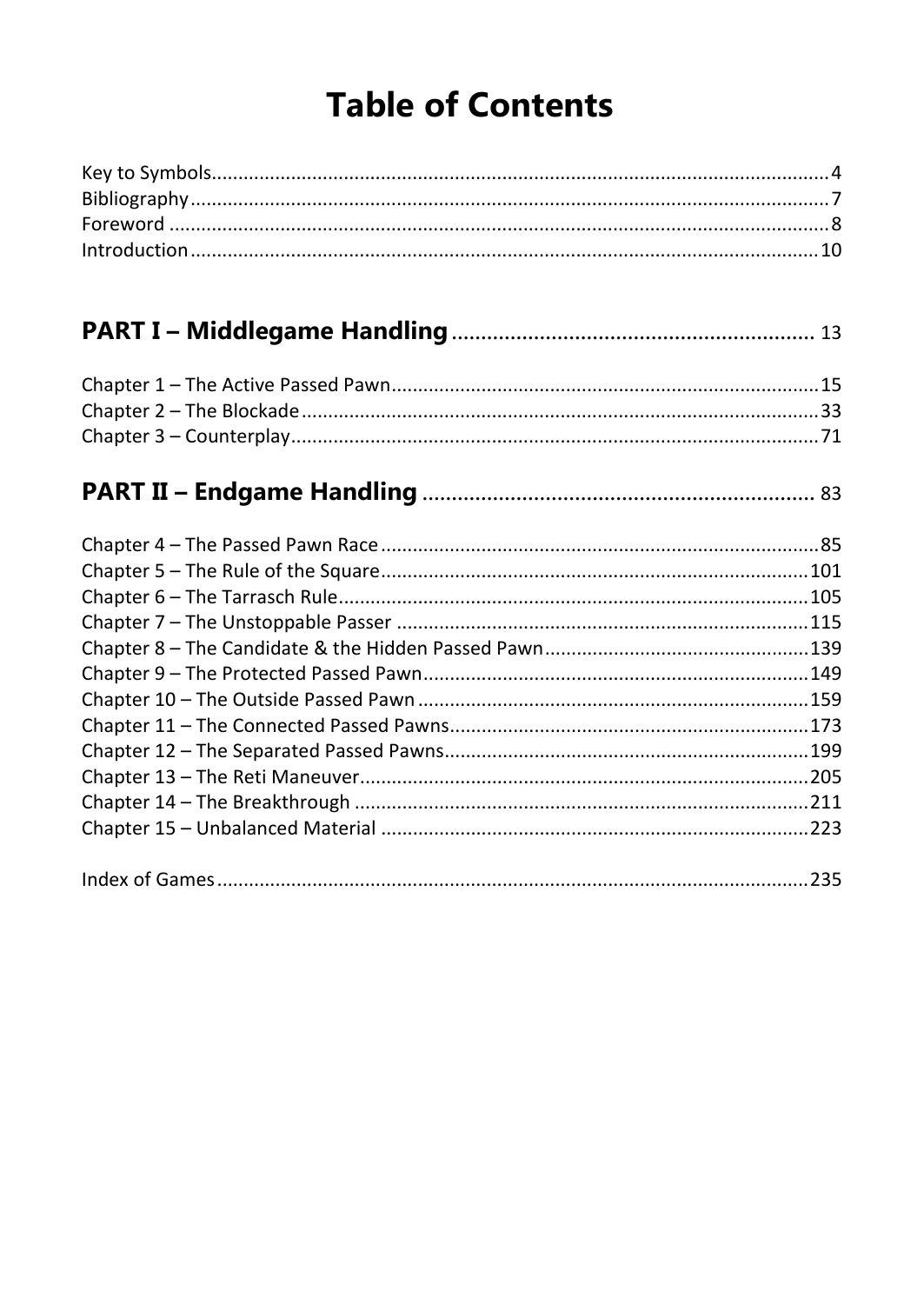## **Bibliography**

*A Chess Odyssey*, Efstratios Grivas, Chesscafe.com 2007 *Advanced Chess School - Volume 1 - The Passed Pawn*, Efstratios Grivas, FIDE 2014 *Chess Analytics: Training with a Grandmaster*, Efstratios Grivas, Russell Enterprises, 2012 *Chess College 1 & 2 & 3*, Efstratios Grivas, Gambit 2006 *Dvoretsky's Endgame Manual*, Mark Dvoretsky, Russell Enterprises 2003 *Endgame Corner*, Karsten Mueller, Chesscafe.com 2001-2013 *Fundamental Chess Endings*, Karsten Mueller & Frank Lamprecht, Gambit 2001 *Grivas Method: Middlegame Strategies*, Efstratios Grivas, Chess Evolution Kft 2017 *Grivas Opening Laboratory - Volumes 1-7*, Efstratios Grivas, Chess Evolution Kft 2019-2021 *Modern Chess Planning*, Efstratios Grivas, Gambit 2007 *Monster Your Endgame Planning - Volume 1 & 2*, Efstratios Grivas, Chess Evolution 2019 *Monster Your Middlegame Planning - Vol 1 & 2*, Efstratios Grivas, Chess Evolution Kft 2019 *My System*, Aron Nimzowitsch, Lou Hays 1925 *New In Chess* (Magazine & Yearbook), Various Contributors, Interchess BV 1984-2022 *Practical Endgame Play - Mastering the Basics*, Efstratios Grivas, Everyman 2008 *Secrets of Minor-Piece Endings*, John Nunn, Batsford 1995 *Secrets of Modern Chess Strategy*, John Watson, Gambit 1998 *The Passed Pawn*, Mikhail Gurevich, FIDE Syllabus 2010 *The Grandmaster Program*, Efstratios Grivas, FIDE 2015 *The Seven Deadly Chess Sins*, Jonathan Rowson, Gambit 2001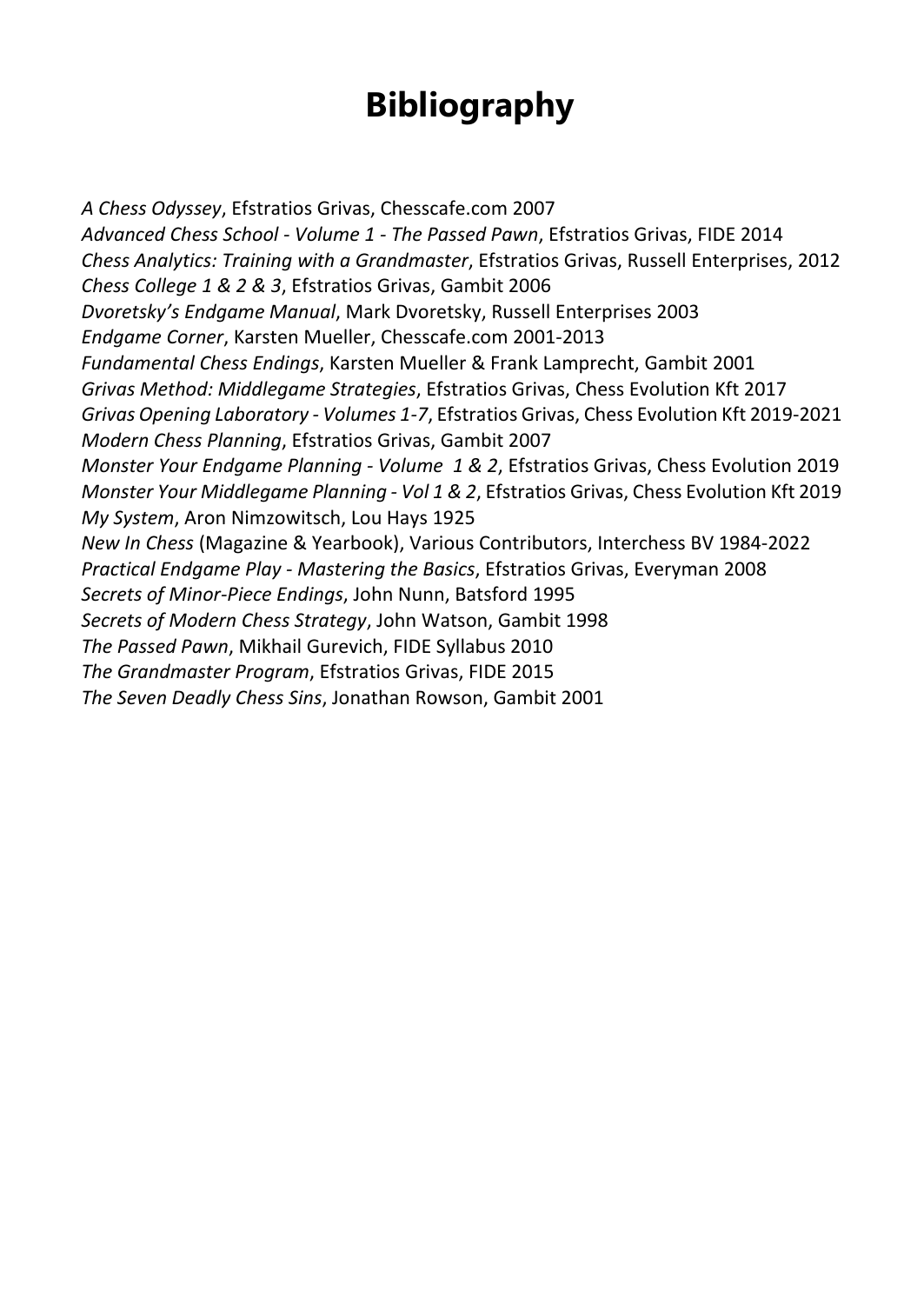### **Foreword**

#### Dear Reader,

Every chess player who wishes to improve his level in the difficult subject of chess is obliged to study methodically and understand the existing principles that govern the theory of the opening, middlegame and endgame. Most chess players focus more on the study of opening theory than other aspects of the game. The reasons are probably clear: opening theory is easier to learn and can provide immediate results, although this is based more on the opponent's ignorance than our own abilities. Even for a chess trainer, it is easier to teach some variations from this or that opening or a set of simple tactical motifs than to engross himself in the exposition of middlegame and endgame theory.

Yes, middlegame and endgame theory does exist. The great difficulty in approaching it lies in the fact that it does not follow absolute and clear-cut paths, but rather involves deep research in the ideas and logic by which specific types of positions are treated. Moreover, unlike opening theory, the theory of the middlegame and the endgame does not change rapidly based on modern developments; it remains almost intact through the years.

In view of the above, any chess player who wishes to follow a chess career or simply become a better player must refrain from the commonplace and assume a different approach. He must develop a good understanding of middlegame and endgame theory, so as to be able in his games to proceed in a proper way after his chosen opening has reached its conclusion. The chess player can differentiate himself only in the opening; there, each one of us brings forth his own beliefs and convictions, and in general his own experiences and references. Objectively, no opening loses — but also no opening wins. The opening is just the beginning of the journey and serves to offer us a comfortable start. But to reach the end of this journey successfully we have to count on our knowledge and experience, as regards middlegame and endgame theory.

Endgame theory teaches us two fundamental issues. First, how to extract the maximum from a basic theoretical position with little material, where the experts, from practice comprising thousands of games, have reached definite conclusions. Second, the way in which we can handle an endgame, depending on the material remaining on the board, and the ideas and plans we should employ. This second issue is significantly more difficult to master because, apart from making full use of the first one (we must be aware of the possible outcomes of the endgame in question) it is greatly influenced by our experience and understanding, which are basically derived from the images and impressions we have from related positions. A primary role is played here by the effort we have invested in studying.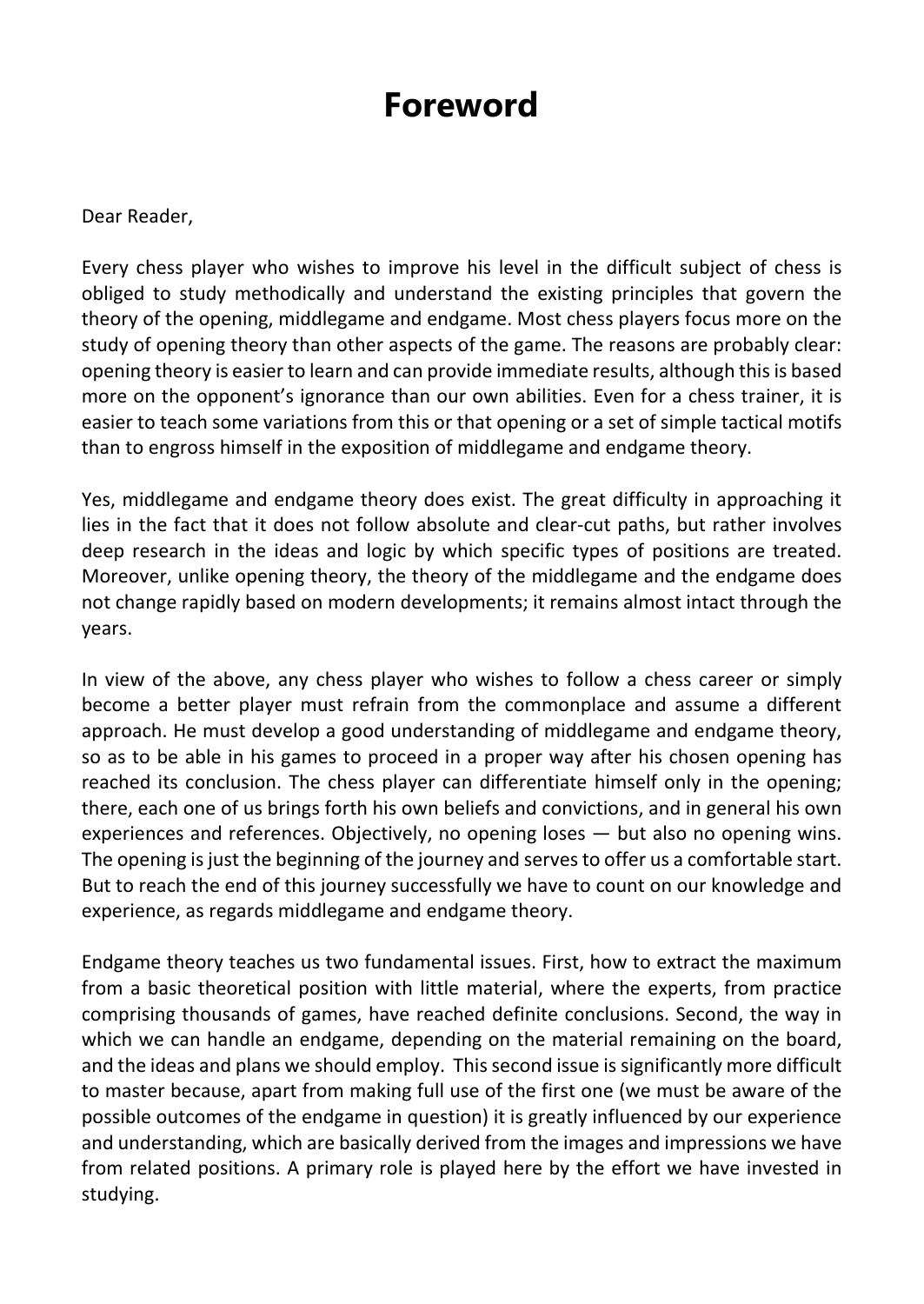In middlegame theory, things are even tougher. We are obliged to study various types of positions with specific strategic and tactical attributes, so as to understand the underlying ideas and be able to employ them ourselves in similar situations. While many chess players have studied these topics and acquired knowledge, it is the application of this knowledge in practice that helps differentiate between them. Chess is not a simple activity, but it becomes so much more attractive when we acquire this knowledge. The purpose of this series is to introduce the reader to advanced training concepts, using the same methods of presentation and instruction that were taught to great players by famous trainers that they have worked with. The series will commence with the *The Passed Pawn* and we will examine how to handle such pawns.

Efstratios Grivas

Sharjah, February 2022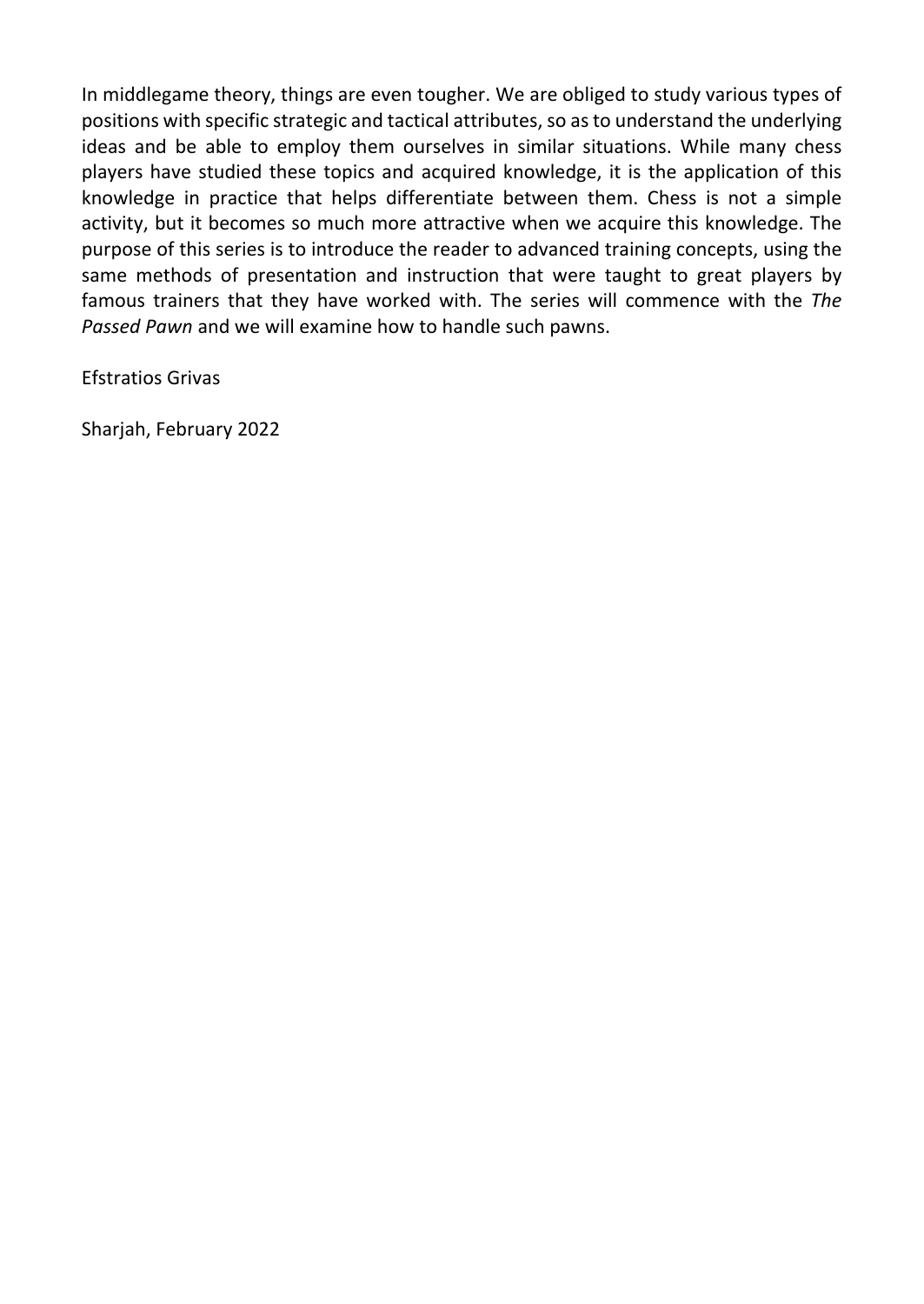### **Introduction**

#### *Terminology*

Why is a passed pawn usually considered a great asset? By definition, a pawn is passed when it can advance to promotion without encountering any opposing pawns in its path. Possession of a passed pawn and the ability to exploit its potential is a strategic element that can often determine the result of the game. A passed pawn is sometimes colloquially called a passer.

The passed pawn may prove significant in the middlegame, gaining space and tying down the opponent's pieces, but its true strength comes to the fore in the endgame. In practically all types of endgames, possession of a passed pawn is considered a decisive advantage, particularly when the remaining material is scant. Even if it proves impossible to promote the pawn, its mere presence is enough to restrict the enemy pieces, force material gain or simply maintain the initiative. Consequently, this strategic element greatly influences  $-$  and is influenced by  $$ the matter of piece exchanges.

A passed pawn must be blockaded, so as to have its power restrained as much as possible. The minor pieces (knight or bishop) are ideal for this purpose, as they can rarely be forced to retreat by enemy action. On the other hand, the major pieces (queen and rook) find it difficult to achieve a stable blockade as they i6t is easy to harass them, while one must also consider that, for such valuable pieces, dealing with a mere pawn cannot be an efficient form of employment. Taking the above into account, it becomes clear that the side with the passed pawn should seek to exchange minor pieces and retain the major ones; the opposite applies to the defending side.

A factor of crucial importance is the ability of the defending king (i.e., the one facing the passed pawn) to participate in the proceedings. After exchanging the major pieces (and especially the queens), the king can approach the passed pawn and blockade it (or generally stop its advance), thus freeing the other pieces of its army for other duties. A passed pawn that has been securely blockaded and efficiently neutralized may become a weakness and then this very important element may even lead to the loss of the game.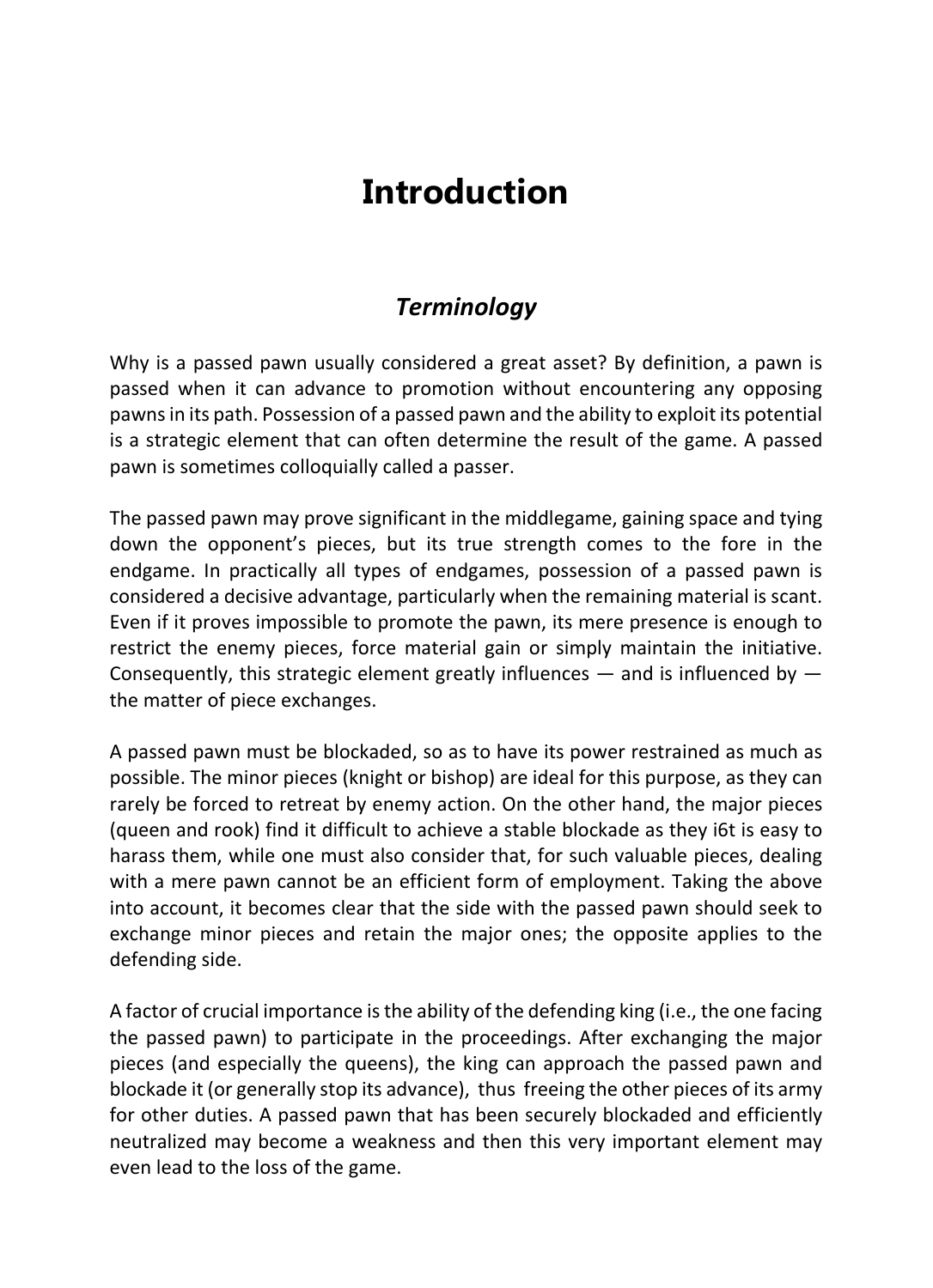In general, the side possessing a passed pawn has clearer plans and aims. The other side usually seeks ways to blockade it or, if this proves impossible, obtain counterplay on another part of the board. One good option is harassment of the opponent's king. In practice this option often proves very effective, but unfortunately it is not always available! The most fundamental rule of exploiting this strategic element is: passed pawns must be pushed!

#### *What to Aim for?*

The side with the passed pawn should of course aim for a pleasant, if not winning, endgame and should seek exchanges in general. Exchanges of minor pieces favor the side with the passed pawn as:

| <b>Exchanges</b>                               |
|------------------------------------------------|
| 1. There is limited chance of counter-<br>play |
| 2. The Blockade technique is limited           |
| 3. The opposing king can't assist his<br>army  |

#### *How to Defend?*

On the other hand, the side who is fighting against the passed pawn should:

| <b>Defence</b>           |
|--------------------------|
| 1. Blockade it!          |
| 2. Exchange heavy pieces |
| 3. Seek counterplay      |

As it has been repeatedly noted, chess is not an easy game. Decisions must be made and moves must be executed. But knowledge on what we have to do will always be helpful. A protected passed pawn means something more than half a victory. Its main advantage, that it cannot be captured by the enemy king, makes it invulnerable and at the same time a permanent threat, by means of its advance at the appropriate moment. In other cases, it can even be sacrificed in exchange for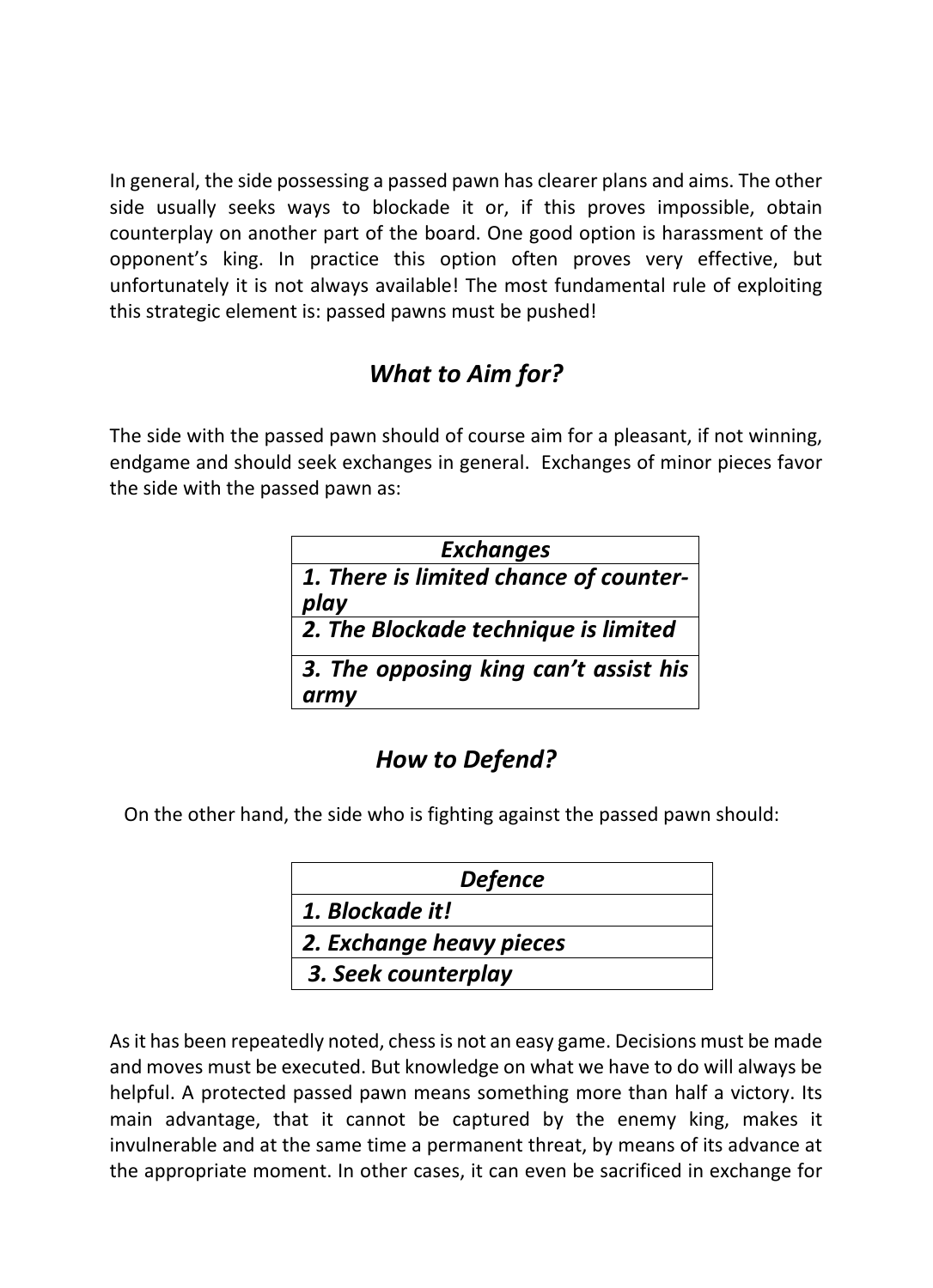material gain or the distraction of the enemy king. In other words, the enemy king becomes a hostage of the protected passed pawn.

A pair or more of well-advanced connected passed pawns can be lethal. Well, usually this motif doesn't come for free; sacrifices usually appear beforehand and the proper evaluation of the compensation should be properly measured. Keep in mind that two passed pawns on the seventh rank can be gold, but of course a lot depends on the sacrificed material — the opponent shouldn't allow such formations for free!

#### *The Role of Aron Nimzowitsch*

For many generations of players, Aron Nimzowitsch's famous book *My System* was sort of a chess bible. World Champion Tigran Petrosian admitted that as a kid he kept this book under his pillow. Another World Champion, Mikhail Tal, regretted that he read that book relatively late, when he was already a Candidate Master. Nimzowitsch devoted the bulk of the book to the descriptions and handling of various pawn structures (isolated pawns, hanging pawns, passed pawns, etc.), and therefore for coming decades he affected the way chess players treated these issues.

*My System* contains numerous examples where the author explicitly emphasizes the power of a protected passed pawn. As a result, by the time you finish reading the book, you are left with a strong impression that whoever gets a protected passed pawn wins the game! But as we are getting more experienced, we see some games here and there where a passed pawn doesn't necessarily bring a win by force, and it can even be sort of useless.

Today *My System* is considered to be a bit biased, as Nimzowitsch'stough character made him lose his objectivity in various important points of the presented (analyzed) games. But, of course, it is still considered a valuable and historical guide to start understanding the various pawn concepts which rule our royal game!

*"A passed pawn is a criminal which should be kept under lock and key. Mild measures, such as police surveillance, are not sufficient."* Aron Nimzowitsch

> *"Restrain - Blockade – Destroy"* Aron Nimzowitsch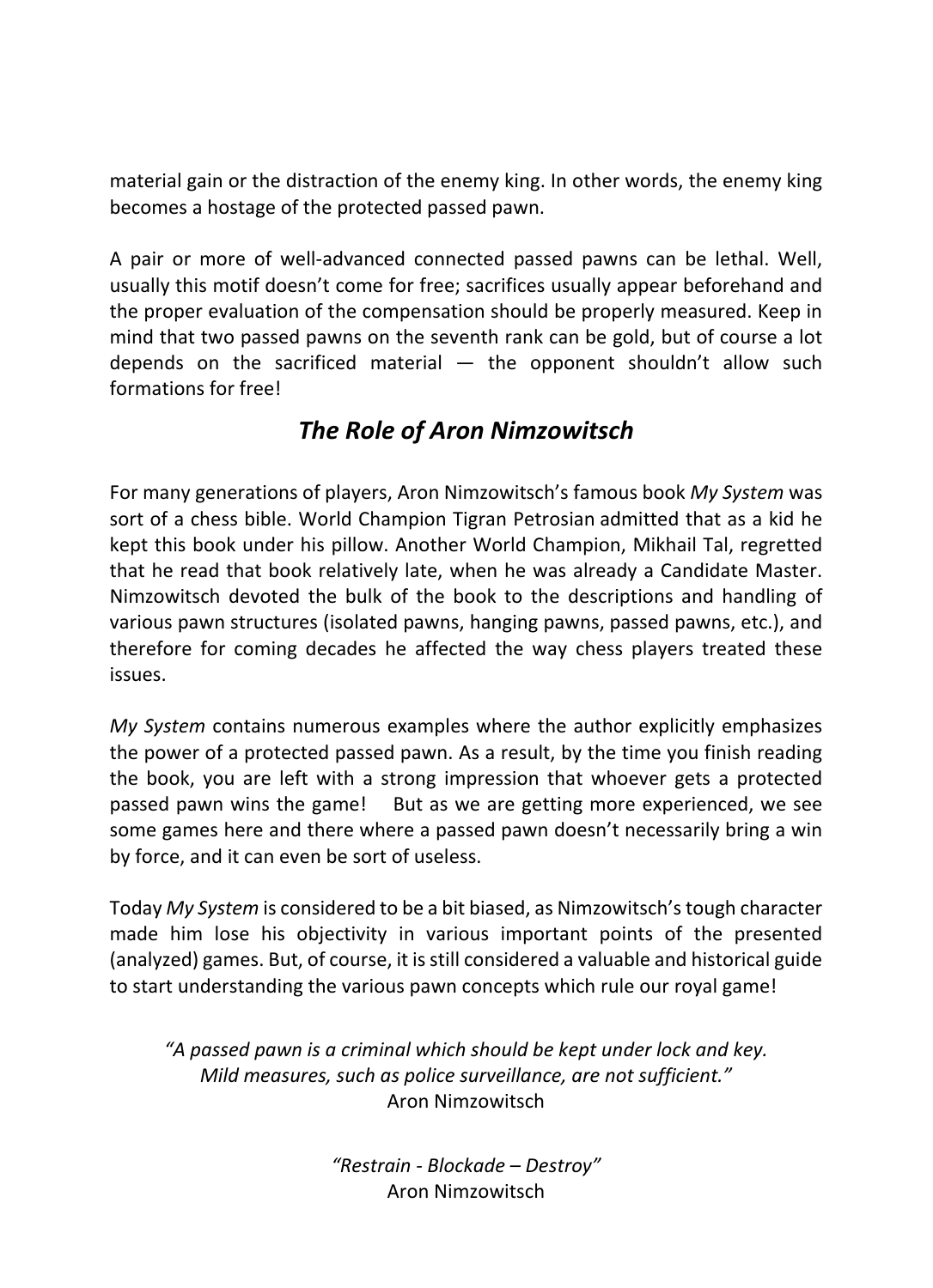# **Part I**

# **Middlegame Handling**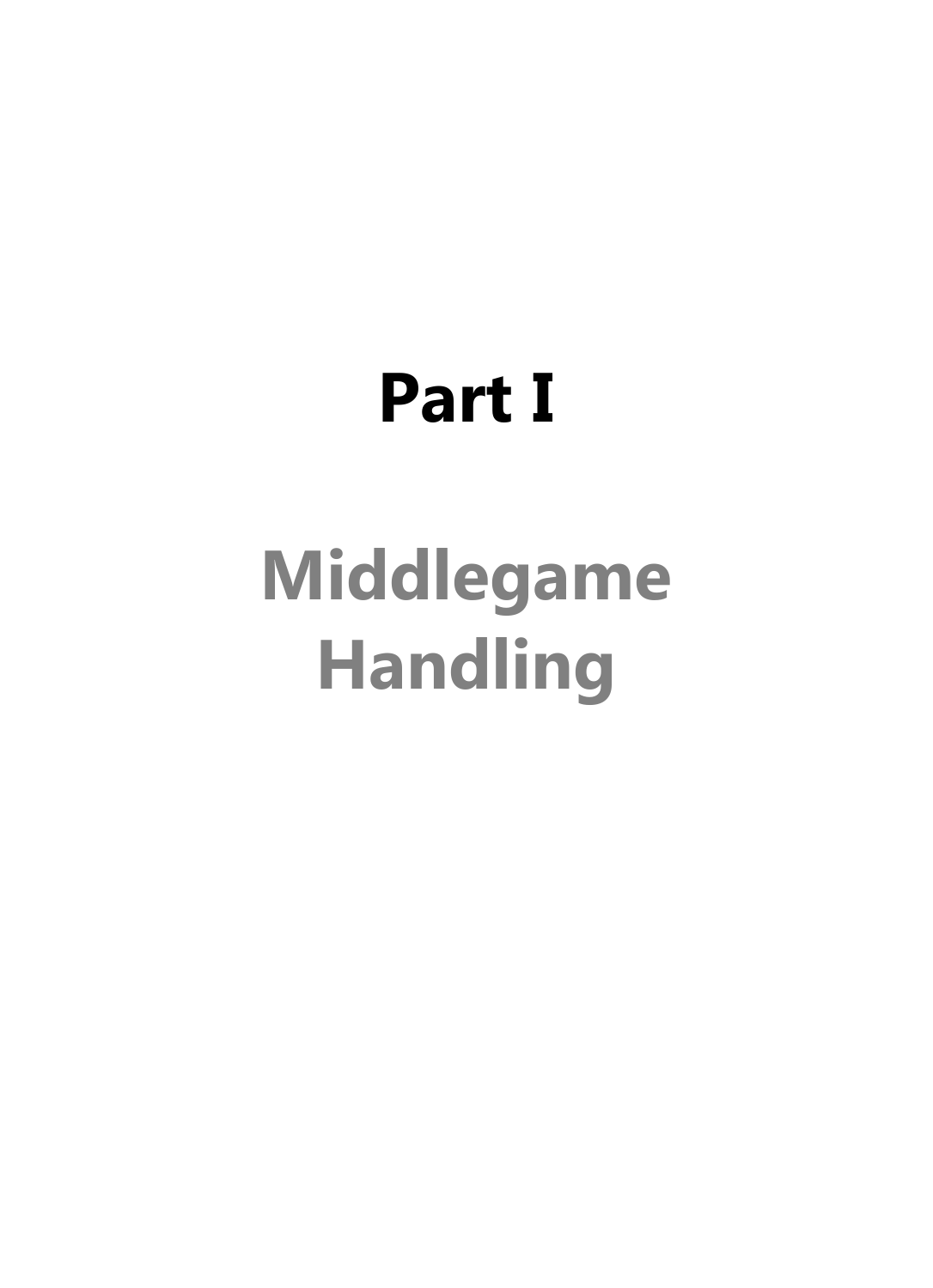Most theory and surveys on the passed pawn are connected with the endgame. But this is not entirely fair, as the passed pawn can be quite useful in the middlegame as well. We have come across numerous cases where the passed pawn plays the role of the decoy. It forces the opponent's pieces to deal with it, which can tie them down and make them passive, leaving other parts of the board short of protection. And of course, this is the main power of the passed pawn in the middlegame: the decoy! It is quite a rare case for a passed pawn to be queened in the middlegame but great psychological pressure can be applied, as the endgame is always looming…

|--|

| Tips                                       |
|--------------------------------------------|
| 1. Don't rush; winning may take a while!   |
| 2. Use the passed pawn to force the        |
| defender into a passive position.          |
| 3. Trade blockaders, minor pieces first.   |
| 4. Watch out for traps and counterplay,    |
| as the defender may/will resist.           |
| 5. In a lot of cases the king must be able |
| to support promotion, otherwise the        |
| pawn will/might fall.                      |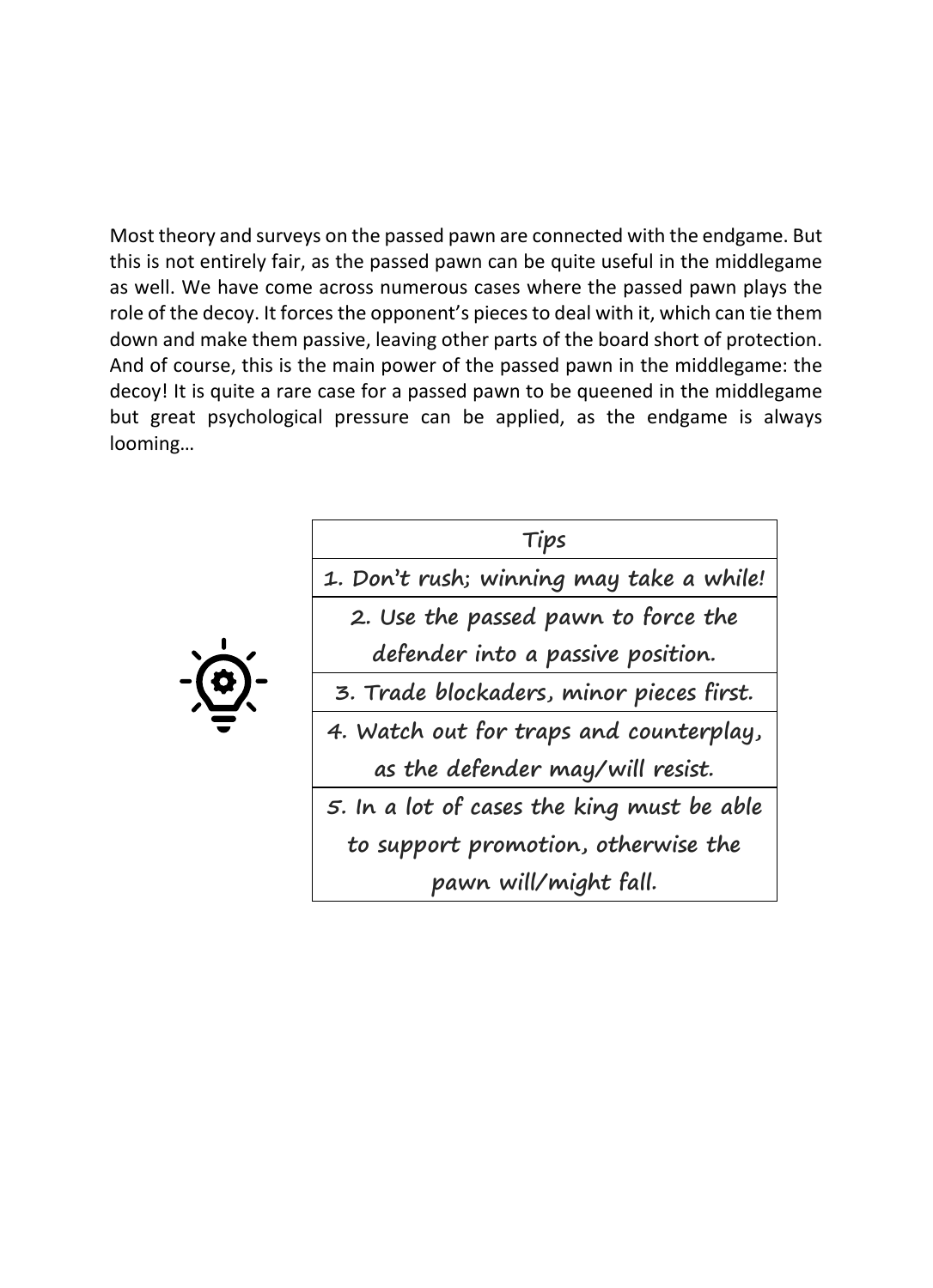

# The Active<br>Passed Paw Passed Pawn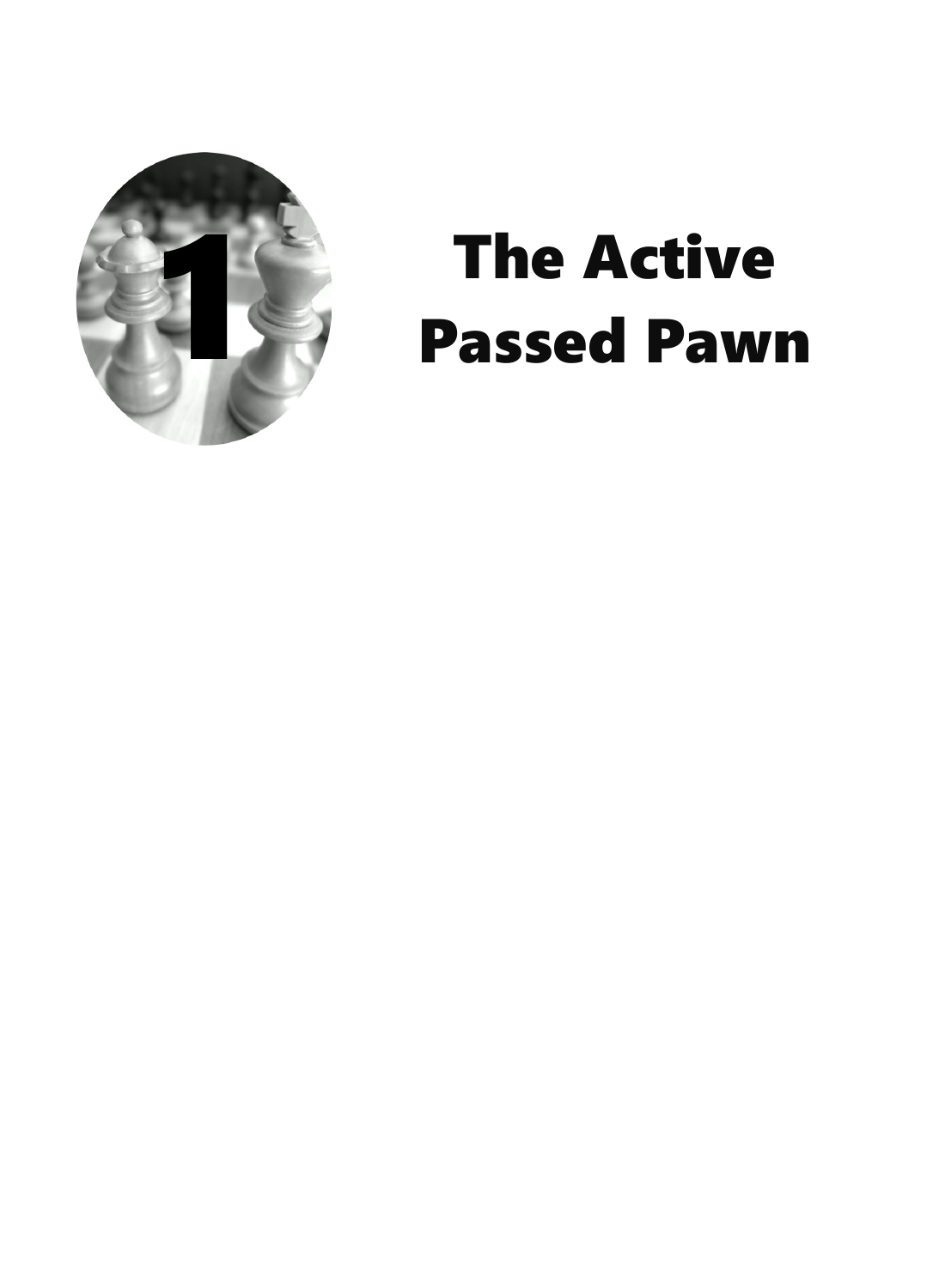An active passed pawn – one that is not blockaded — creates a lot of headaches for the defender. It seldom promotes but can disorganize his pieces and ruin his position. We have mainly two types of this version: when the passed pawn is protected by another pawn of its own army, and when it goes solo as an isolated pawn! The first case seems to be quite favorable, unless of course the pawn is ideally blockaded. And this is because the owner of this pawn not only hopes to get something good in the middlegame, but he also has great hopes for the endgame.



#### **Game 1**

| A | Grivas, Efstratios     | (2489) |
|---|------------------------|--------|
|   | Colovic, Aleksandar    | (2364) |
|   | <b>3</b> Budapest 2001 |        |



Position after: 16... 耳e8

White has achieved the advantage of a passed and protected pawn, so this asset could play a positive role in the middlegame and of course in a potential endgame, but probably not yet. His main aims here should be to complete his development, connect the rooks, and find a safe shelter for his king to stop the opponent's potential counterplay. Very clear aims, but how to achieve them?

#### **17. h4!**

Planning to open the h-file with the advance h5. Black has to stop this.

#### **17... h5**

White was threatening to start an attack against the black king by means of the advance h5. Black has prevented this plan, but now his kingside pawn mass cannot easily advance. Black's main problem in this position is the complete lack of any possibility for counterplay.

#### **18. g3!**

With the idea of  $\mathcal{L}_g$  and connecting the rooks. Then Black cannot create any counterplay and White will be on the right track.

**18... <sup>����</sup>g4 19.**  $\hat{\otimes}$ g2 公d7

*(see diagram next page)*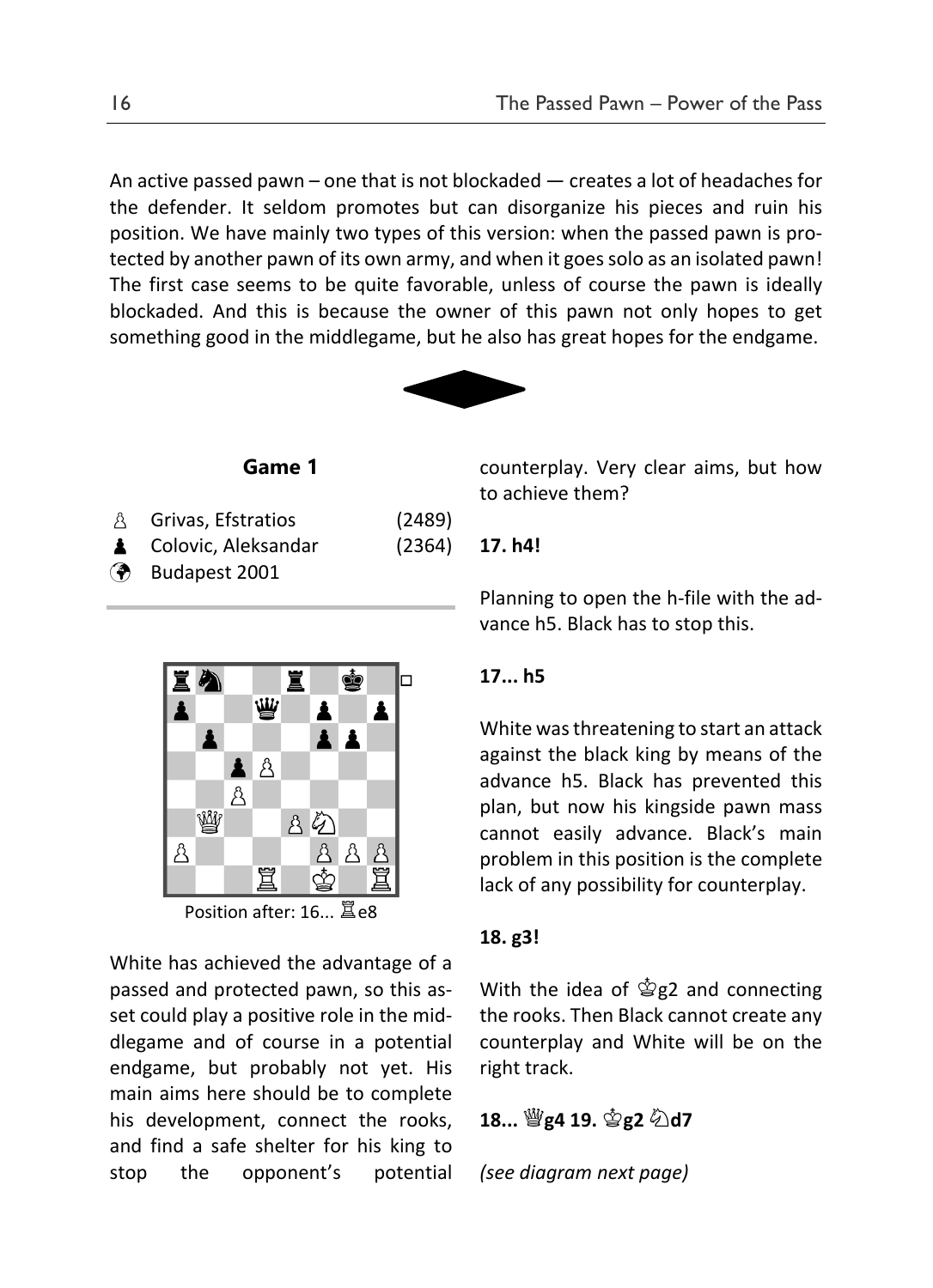

#### **20. a4!**

The process of advancing a passed pawn is never a simple matter. White is trying to open a second front on the queenside in order to keep Black's pieces occupied in defensive (and thus generally passive) positions. The combination of queenside initiative and passed pawn will increase White's advantage and lead to victory.

**20... 耳ab8 21. 彎c2 のe52** 



Position after: 21... 2e5?

Exchanging the last remaining minor piece cannot possibly be in Black's favor. The lack of a good plan often leads to bad moves.

Obviously 21...  $\mathbb{W}$ e4 — to exchange major pieces instead — was better, so that the black king could safely come to the center and contribute to its army's defensive efforts.

#### **22. 幻xe5 国xe5**

After 22. fxe5 23. e4 彎d7 24. 耳hf1 f5 25. f4! White totally dominates.

#### **23. 冨d2 冨be8 24. 彎d3!**

Strengthening the e3-square, on which Black may have entertained the idea of a sacrifice to complicate matters.

24. 国b1?  $\Xi$ xe3! Black would have disrupted White's plans.

24... <sup>幽</sup>d7



Position after: 24... 曾d7

Maybe Black should have gone for the passive 24...  $\mathcal{Q}$ e4+ 25.  $\mathcal{Q}$ xe4  $\Xi$ xe4  $26. \ \tilde{\mathbb{Z}}$ c1+.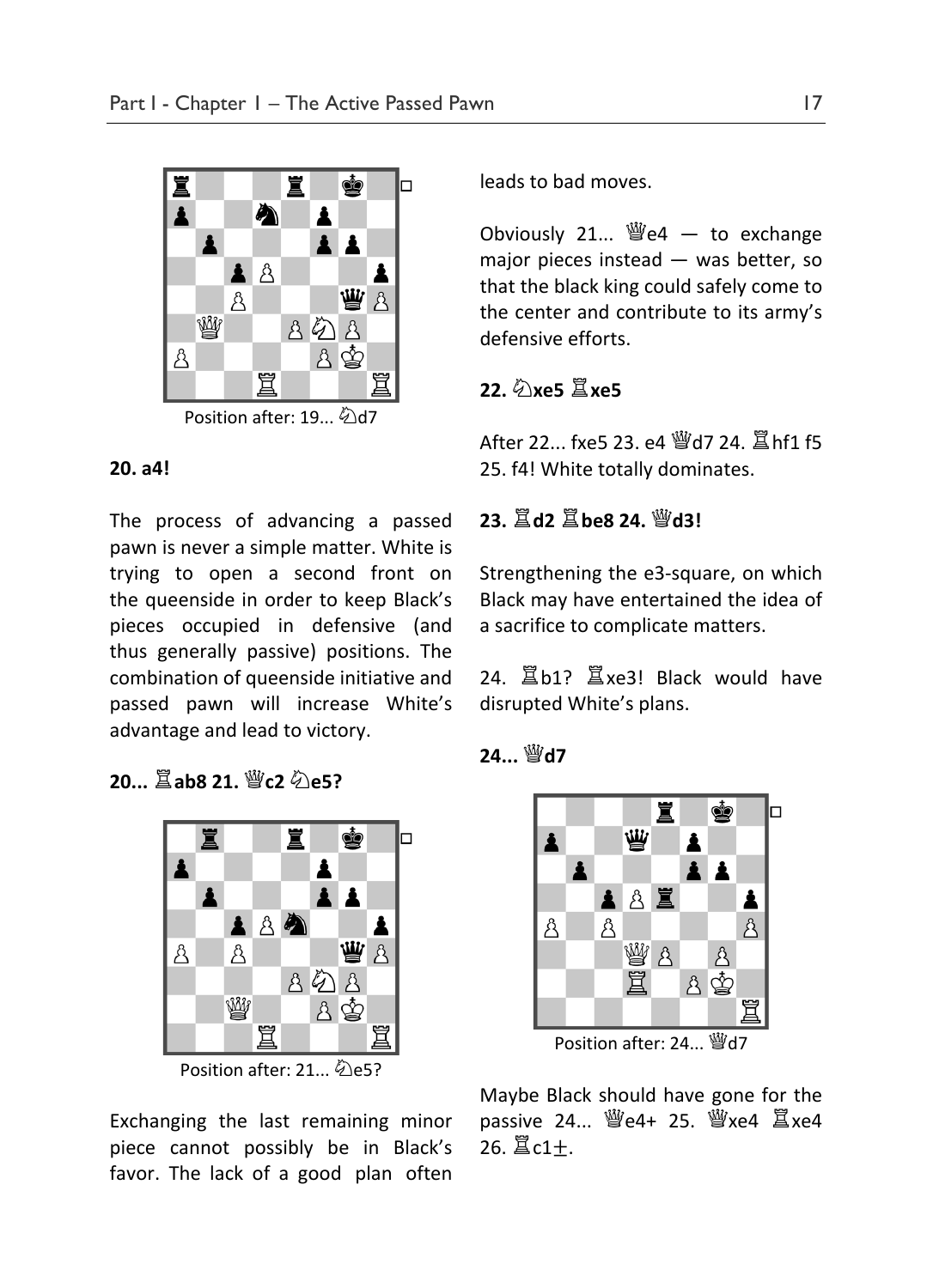#### **25. a5!** R**e4?!**

The passive 25...  $\ddot{w}$ d6 offers more chances, although even then White would eventually exploit his significant superiority.

#### **26. axb6 axb6 27.** R**b2! f5**

Making an effort for counterplay at any cost, as the b6-pawn was doomed anyway after Black's 25th move (27... Wd6 28.  $\Xi$ hh1).

**28.**  $\Xi$ xb6 f4 29. exf4  $\Xi$ d4 30. 營b3! <sup>W</sup>f5 31.  $\Xi$ h8!



Position after: 31. <sup>2</sup>b8!

White has a material advantage, so he wants to exchange pieces.

#### **31...** Q**e4+ 32.** K**h2** R**xb8 33.** Q**xb8+**  K**h7**

Or 33... \$g7 34. <sup>[9]</sup>e5+! <sup>[9]</sup>xe5 35. fxe5  $\Xi$  xc4 36.  $\Xi$ d1+–

**34.** Q**c7!** K**g8 35.** R**a1!** R**d2 36.** Q**xc5**   $\Xi$  c2 37. d6  $\Xi$  xc4 38.  $\mathcal{Q}_P$ 5  $\mathcal{Q}_P$ f3 39. d7!  $\mathbb{W}$ xf2+ 40.  $\Phi$ h3  $\Phi$ h7 41. d8= $\mathbb{W}$ 

The passed pawn finally queens!

**1-0**

#### **Game 2**

- A Shabalov, Alexander (2615)
- **A** Baburin, Alexander (2600)
- Bermuda 1998



Position after: 20...  $\xi$ f8

White enjoys a better middlegame, thanks mainly to his passed pawn and the bishop pair. But Black seems to be fairly solid, so the position must be opened.

#### $21. f4!$  W $f6!$

Black is in trouble after 21... exf4? 22. gxf4 gg7 23. 宫h1 [23. @xc5? 灣xc5 24.  $\Xi$ xc5  $\hat{\varphi}$ le2+ 25.  $\hat{\varphi}$ xe2  $\hat{\varphi}$ d4+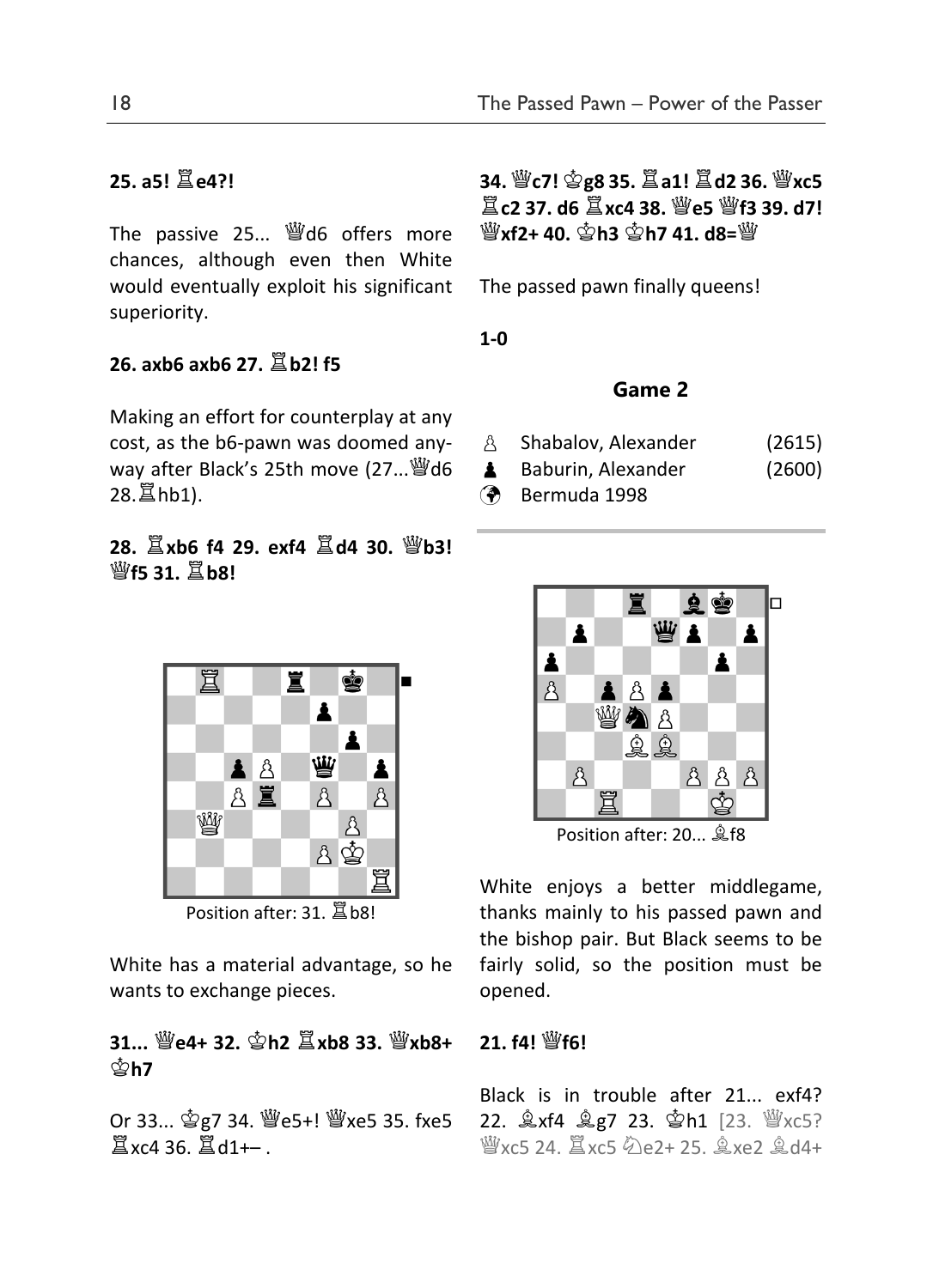26. <sup>查f1</sup> 2xc5∓] 23... 彎h4 24. 耳f1  $We7 25. d6+$ .

**22. b4**



Position after: 22. b4

Also good was 22. fxe5  $\mathcal{W}$ xe5 23.  $\Xi$ f1 公b5! [23... 公f5? 24. gf4 曾d4+ 25.  $\mathbb{E}$ xd4  $\mathbb{Z}$ xd4 26.  $\mathbb{Z}$ c4+1 24.  $\mathbb{Z}$ xc5  $\mathcal{W}$ xb2 25.  $\mathcal{Q}$ h1 $\pm$ .

#### **22... exf4?!**

A very difficult move to meet is 22...  $\triangle$ h6!, when White has to be very careful:  $23. 21$ 



[23. bxc5  $\&$ xf4 24.  $\&$ xf4  $\&$ xf4 25.  $\&$ d1 <sup>彎</sup>e3+ 26. \$h1 h5 27. 彎c3±l **23...**  $\&$  xf4! [23... exf4? 24. bxc5  $\&$  b5

25. g3+] 24.  $2c1$   $\mathscr{L}g5$  25. bxc5  $2e3+$  $26.$   $\circ$  h $1\pm$ .

#### **23.** R**f1! b5?!**

**A)** 23... *S*e7?! 24.  $\&$ xf4 2b5 25. e5+ That wasn't much help either.

**B)** Black had to try 23...  $\triangle$  d6! 24. bxc5 Be5 25. g3 g5, when he can put up a fight based on the dark squares.

#### **24. axb6** Q**xb6**



Position after:  $24.$  Wxb6

The position is quite difficult to understand, evaluate and play! Obviously White is better due to his bishop pair, passed pawn and general activity, but Black is not without defense. Well, if you are a computer thinking is easy; humans tend to crack under pressure!

#### **25.** B**xf4?**

The right plan was 25.  $\Xi$ xf4!  $\hat{\mathbb{Z}}$ h6 26. bxc5!  $\mathcal{W}$ b8 27. g3!  $\&$ xf4 28. gxf4  $\&$ b5 29.  $\mathcal{Q}g2$ , when White's strong passed pawns in the center and the bishop pair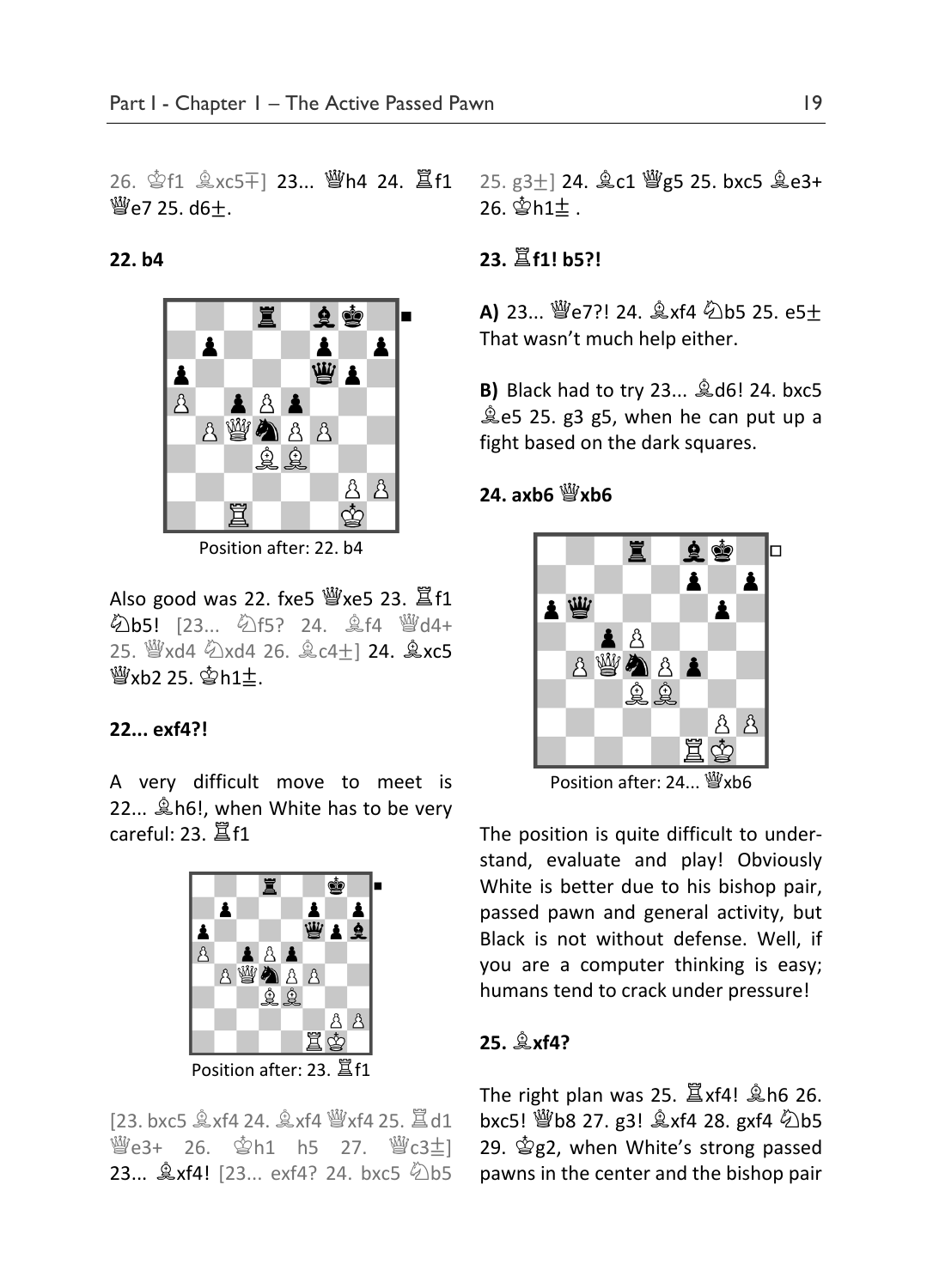should be decisive factors.

#### **25...** Q**xb4 26.** Q**xa6** N**b3?**

Nothing is clear-cut after 26...  $Qg7!$ 27. e5 公f5 28. e6 彎d4+ 29. \$h1 彎xd5 30. exf7+  $\mathbb{\hat{B}}$ h8 [30...  $\mathbb{\hat{B}}$ xf7? 31.  $\mathbb{\hat{B}}$ c4+–] 31. **2c4** <sup>W</sup>e4.

#### **27.** B**e5!**

With the deadly threat  $\mathbb{W}$ f6!.

**27...** B**e7**



Position after: 27...  $Q$ e7

**28. 曾a7!** 

28. இc7? ■f8 29. d6 இg5∞

**28... c4**

28... \$f8 29. d6+–

**29. d6** R**e8**

29... cxd3 30. *Wxe7+*-

**30.** Q**d7!** Q**b6+ 31.** K**h1** Q**d8** 

#### **32.** B**xc4!**

A nice way to end the game  $-$  who doesn't feel delighted to make a successful queen sacrifice! Black resigned.

32.  $\&$  xc4  $\&$  xd7 33.  $\&$  xf7+  $\&$  f8 34.  $\xi$ xb3+  $\xi$ f6 35.  $\xi$ xf6+  $\xi$ e7 36. Rf7++–

#### **1-0**

As mentioned earlier, unprotected passed pawns are a bit more difficult to handle. But still, the passed pawn's activity can prove rather valuable.

#### **Game 3**

| Δ | Suba, Mihai | (2430) |
|---|-------------|--------|
|---|-------------|--------|

- Petursson, Margeir (2465)
- Thessaloniki 1984



Position after: 19... a6

White enjoys more space and more centralized pieces, as Black's pieces are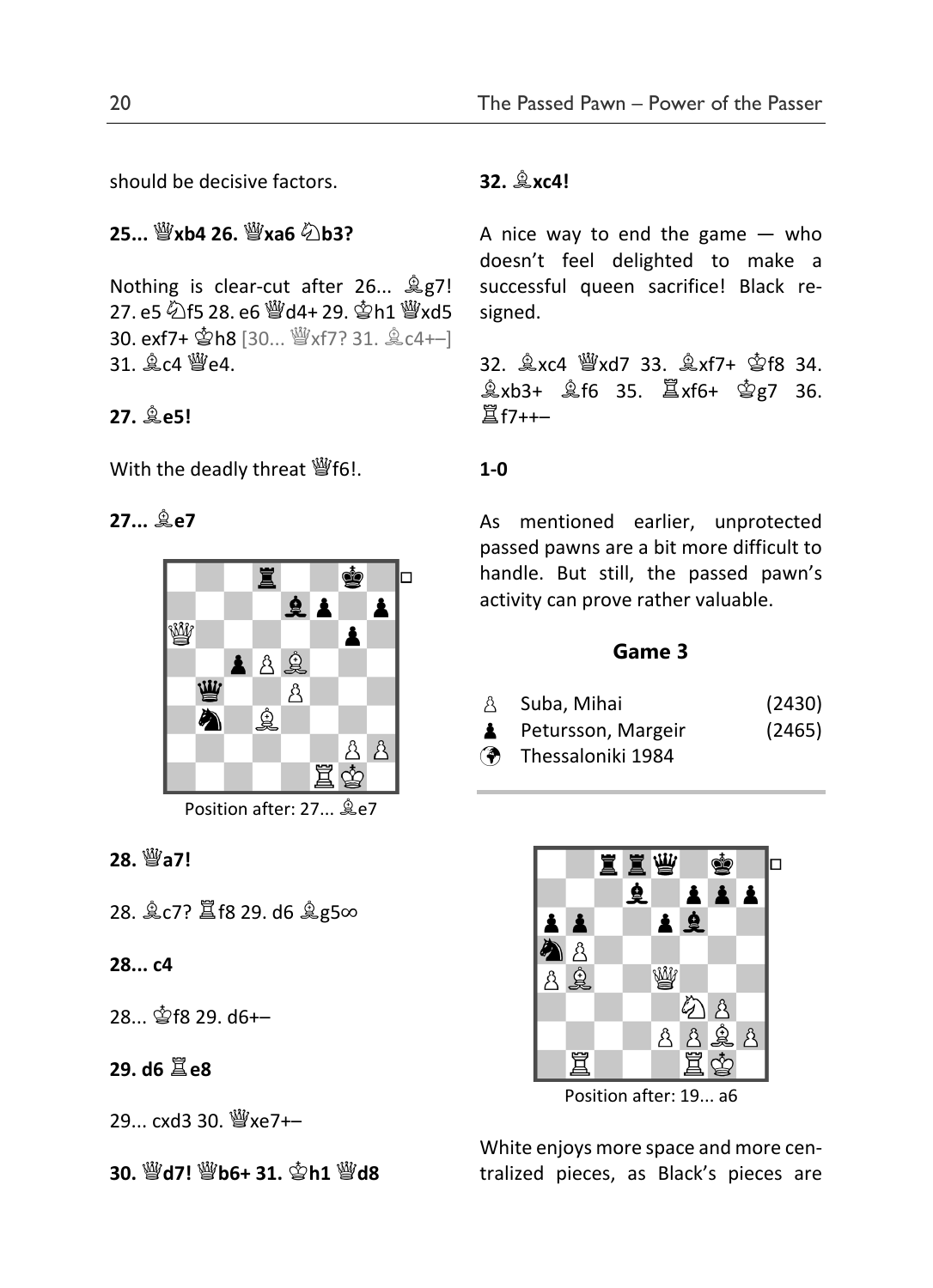placed on his back ranks and he has a knight stuck out on a5 as well. But the question is whether White can turn these pluses into something more concrete. At first sight it is hard to suggest a good continuation.

#### **20.** B**xa5!**

A difficult move. Exchanging a good bishop for a knight on the rim is not your daily advice, but here there is a concrete reason: White's passed a-pawn will be quicker than Black's.

#### **20... bxa5 21. bxa6**

Also strong is 21. b6.

**21... ③xa4 22. 耳fc1 ③c6 23. 幽e3** 



Position after: 23.  $\mathcal{W}$ e3

#### **23... g6?**

A critical mistake.

Black had to opt for  $23...$   $\Xi$  a8 24. a7  $\xi$ d5 25.  $\Xi$ c7, when White stands better but nothing is definite yet.

#### **24. a7 a4 25.** N**e5!**

Further exchanges will help the more advanced white a-pawn.

**25...** B**xg2 26.** R**xc8!** R**xc8 27.** K**xg2 a3**

 $27...$   $28.$   $28.$   $28.$   $29.$  a3 Black loses after 29. 国b8 營c6+ 30. f3 a2 31. 耳xc8+ 彎xc8 32. 彎b8+–.

**28.** N**d7!**

White must be carefull

A disheartening blunder would be 28. 置b8? 置xb8 29. ④d7 臭b2! 30.  $a$ xb8= $\ddot{w}$   $\dddot{w}$ xb8 31.  $\ddot{Q}$ xb8 a2 32.  $\dddot{w}$ a7  $a1 = \frac{W}{2}$  33.  $W$ xa1  $\frac{6}{5}$ xa1=.

#### **28...** B**b2**



Position after: 28... \$b2

The knight cannot be taken:  $28...$  Wxd7 29. 国b8 a2 30. a8=彎 耳xb8 31. 彎xb8+ 宫g7 32. 彎a3! 彎d5+ [32... a1=彎 33. Waf8#] 33. e4! Wxe4+ 34. \$h3!  $\frac{36}{2}$ f5+ 35. g4+–.